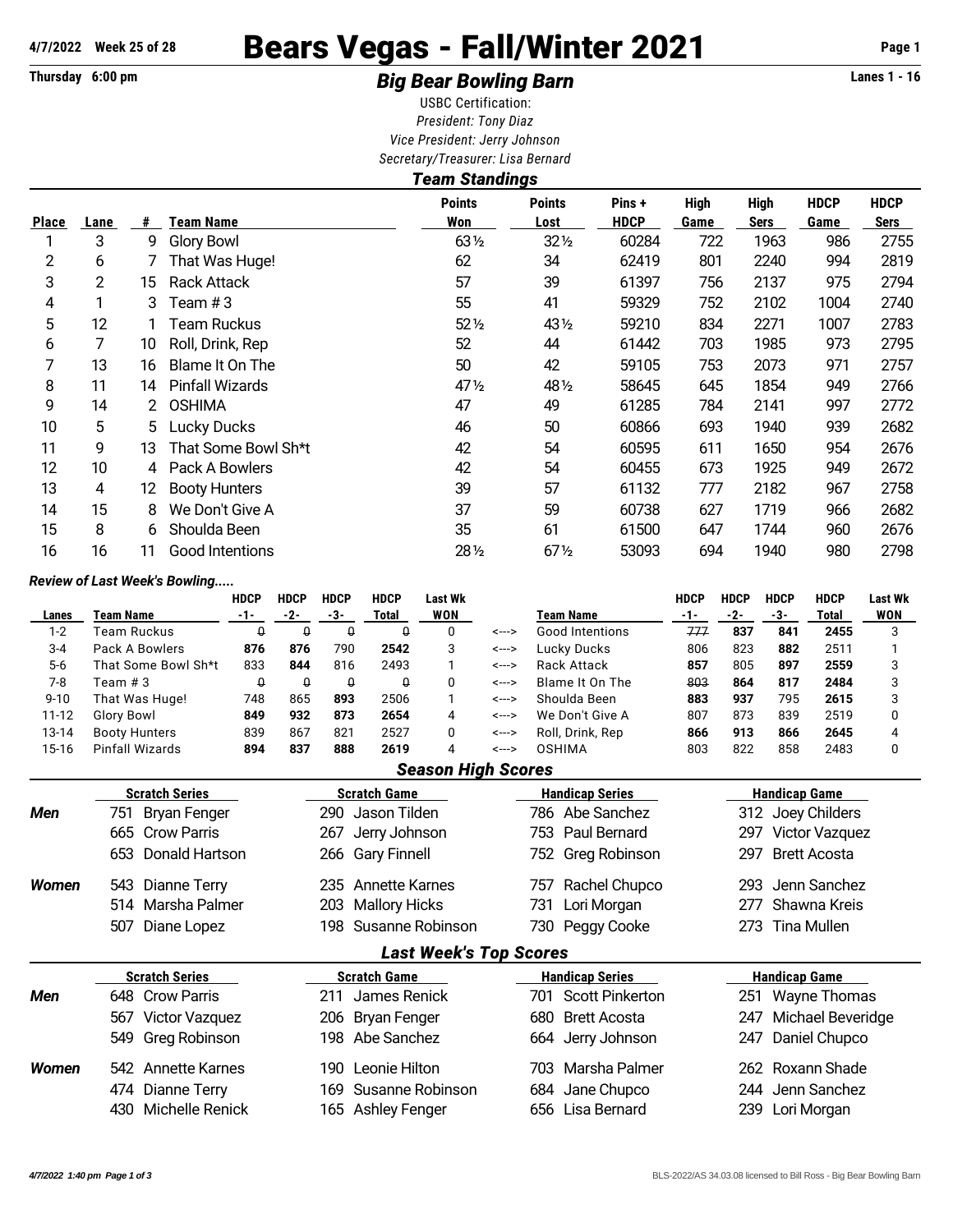**4/7/2022 Week 25 of 28 Bears Vegas - Fall/Winter 2021 Page 2**

| <b>Team Rosters</b>                                 |              |  |                                          |    |                  |            |                              |            |                                                            |                          |                   |                  |     |                          |                 |                |             |
|-----------------------------------------------------|--------------|--|------------------------------------------|----|------------------|------------|------------------------------|------------|------------------------------------------------------------|--------------------------|-------------------|------------------|-----|--------------------------|-----------------|----------------|-------------|
|                                                     |              |  |                                          |    |                  |            | High High HDCP HDCP          |            |                                                            |                          |                   |                  |     |                          |                 | High High HDCP | <b>HDCP</b> |
| Name                                                | Pins Gms     |  |                                          |    |                  |            | Avg HDCP Sers Game Sers Game |            | Name                                                       |                          | Pins Gms Avg HDCP |                  |     |                          |                 | Sers Game Sers | Game        |
| 1 - Team Ruckus Lane 12 HDCP=185 Avg=673            |              |  |                                          |    |                  |            |                              |            | 2 - OSHIMA Lane 14 HDCP=245 Avg=606                        |                          |                   |                  |     |                          |                 |                |             |
| Tony Diaz                                           | 8901         |  | 58 153                                   | 60 | 549              | 224        | 732                          | 285        | Peggy Cooke                                                | 8775                     |                   | 66 132           | 79  | 469                      | 182             | 730            | 260         |
| <b>Richard Cavalli</b>                              | 3204         |  | 18 178                                   |    | 37 581           | 215        | 704                          | 256        | Suzanne Crawford                                           | 8154                     |                   | 57 143           |     | 69 496                   | 191             | 700            | 259         |
| Shane Mosley                                        | 6805         |  | 45 151                                   |    | 62 512 201       |            | 698                          | 261        | Jerry Johnson                                              | 10288                    |                   | 66 155           |     | 58 626                   | 267             | 741            | 267         |
| <b>Gary Finnell</b>                                 | 10898        |  | 57 191                                   |    | 26 643 266       |            | 704                          | 275        | Skip Worthington                                           | 7417                     |                   | 42 176           |     | 39 607 234               |                 | 727            | 274         |
| Lane 1 HDCP=222 Avg=632<br>3 - Team # 3             |              |  |                                          |    |                  |            |                              |            | 4 - Pack A Bowlers                                         | Lane 10 HDCP=285 Avg=562 |                   |                  |     |                          |                 |                |             |
| Donna Nelson                                        | 7240         |  | 54 134                                   |    | 77 454           | 169        | 714                          | 257        | Mimi Martz                                                 | 6701                     |                   | 63 106           |     | 102 378                  | 156             | 678            | 256         |
| <b>Mallory Hicks</b>                                | 9103         |  | 63 144                                   |    | 68 507           | 203        | 732                          | 259        | Joey Childers                                              | 9742                     | 69                | 141              | 71  |                          | 554 240         | 770            | 312         |
| Jason Nelson                                        | 11116        |  | 69 161                                   |    | 53 576           | 212        | 738                          | 266        | Leonie Hilton                                              | 7876                     |                   | 55 143           | 69  | 489                      | 196             | 699            | 264         |
| Donald Hartson                                      | 12185        |  | 63 193                                   |    |                  | 24 653 262 | 701                          | 285        | Mark Mullen                                                | 12452                    |                   | 72 172           |     | 43 594 227               |                 | 687            | 267         |
| 5 - Lucky Ducks Lane 5 HDCP=275 Avg=572             |              |  |                                          |    |                  |            |                              |            | 6 - Shoulda Been Lane 8 HDCP=306 Avg=539                   |                          |                   |                  |     |                          |                 |                |             |
| Roxann Shade                                        | 9482         |  | 69 137                                   |    | 74 459 188       |            | 687                          | 262        | <b>Annette Karnes</b>                                      | 11093                    |                   | 69 160           |     | 54 542 235               |                 | 704            | 289         |
| Darrell Gardner                                     | 9838         |  | 66 149                                   |    | 63 560 203       |            | 740                          | 263        | Michael Beveridge                                          | 7439                     |                   | 69 107           |     | 101 406                  | 162             | 727            | 266         |
| Emily Brown                                         | 7637         |  | 66 115                                   |    | 94 397 157       |            | 685                          | 253        | Lori Morgan                                                | 7917                     |                   | 60 131           |     | 80 488                   | 192             | 731            | 273         |
| Bob Varga                                           | 7196         |  | 42 171                                   |    | 44 598 223       |            | 698                          | 267        | James Harmon                                               | 10194                    |                   | 72 141           | 71  | 481                      | 199             | 712            | 276         |
|                                                     |              |  |                                          |    |                  |            |                              |            | Natalie Burns                                              | 1727                     |                   | 15 115           |     | 94 425 160               |                 | 635            | 244         |
| 7 - That Was Huge! Lane 6 HDCP=187 Avg=670          |              |  |                                          |    |                  |            |                              |            | 8 - We Don't Give A Lane 15 HDCP=334 Avg=506               |                          |                   |                  |     |                          |                 |                |             |
| Michelle Renick                                     | 9823         |  | 69 142                                   |    | 70 491 191       |            | 704                          | 264        | <b>Randy Stucker</b>                                       | 3025                     |                   | 22 137           |     | 74 432 188               |                 | 663            | 267         |
| <b>Ashley Fenger</b>                                | 9624         |  | 69 139                                   |    | 72 482 187       |            | 704                          | 256        | Shawna Kreis                                               | 5619                     |                   | 59 95            |     | 112 346                  | 161             | 694            | 277         |
| James Renick                                        | 12458        |  | 68 183                                   |    | 33 619           | 254        | 724                          | 291        | George Jacks                                               | 9296                     |                   | 72 129           |     | 81 450 173               |                 | 721            | 256         |
| Bryan Fenger                                        | 14873        |  | 72 206                                   |    | 12 751           | 280        | 784                          | 295        | <b>Roland Harris</b>                                       | 10465                    |                   | 72 145           |     | 67 506                   | 194             | 716            | 262         |
|                                                     |              |  |                                          |    |                  |            |                              |            | Stephanie Stucker                                          | 0                        | $\Omega$          | 140              | 72  | 0                        | $\Omega$        |                |             |
| 9 - Glory Bowl Lane 3 HDCP=248 Avg=602              |              |  |                                          |    |                  |            |                              |            | 10 - Roll, Drink, Rep Lane 7 HDCP=261 Avg=589              |                          |                   |                  |     |                          |                 |                |             |
| Jenn Sanchez                                        | 8032         |  | 66 121                                   |    |                  | 89 438 197 | 726                          | 293        | Lisa Bernard                                               | 7439                     |                   | 69 107           | 101 | 412 150                  |                 | 721            | 253         |
| Susanne Robinson                                    | 9355         |  | 68 137                                   |    | 74 465           | 198        | 696                          | 275        | <b>Wayne Thomas</b>                                        | 10367                    |                   | 69 150           | 63  | 506                      | 193             | 692            | 255         |
| Abe Sanchez                                         | 10657        |  | 63 169                                   |    | 45 630 237       |            | 786                          | 275        | <b>Paul Bernard</b>                                        | 11994                    |                   | 66 181           |     | 35 645 243               |                 | 753            | 279         |
| Greg Robinson                                       | 12078        |  | 69 175                                   |    |                  | 40 593 245 | 752                          | 289        | Marsha Palmer                                              | 10420                    |                   | 69 151           |     | 62 514 186               |                 | 703            | 255         |
|                                                     |              |  |                                          |    |                  |            |                              |            |                                                            |                          |                   |                  |     |                          |                 |                |             |
| 11 - Good Intentions Lane 16 HDCP=285 Avg=561       |              |  | 57 135                                   |    |                  | 76 507 182 | 691                          | 252        | 12 - Booty Hunters Lane 4 HDCP=189 Avg=667<br>Adam Calcott | 7744                     |                   | 42 184           |     | 32 629                   |                 | 751            |             |
| Diane Lopez                                         | 7745         |  | 48 114                                   |    |                  |            |                              | 265        |                                                            | 9535                     |                   | 69 138           |     | 73 486                   | 234<br>187      | 732            | 267<br>264  |
| Janet Copely                                        | 5513<br>8388 |  | 57 147                                   |    | 95 413<br>65 527 | 166<br>206 | 708<br>705                   | 272        | Ed Suitak                                                  | 6020                     |                   | 36 167           | 47  |                          | 564 223         | 708            | 271         |
| Jose Lopez<br>Mark Versaggi                         | 8941         |  | 54 165                                   |    | 49 575           | 231        | 716                          | 275        | Pat Young<br>Victor Vazquez                                | 12325                    |                   | 69 178           |     | 37 615                   | 254             | 708            | 297         |
|                                                     |              |  |                                          |    |                  |            |                              |            | <b>Ernie Rhoads</b>                                        | 4889                     |                   | 33 148           |     | 64 544 213               |                 | 741            | 277         |
|                                                     |              |  |                                          |    |                  |            |                              |            |                                                            |                          |                   |                  |     |                          |                 |                |             |
| 13 - That Some Bowl Sh*t Lane 9 HDCP=338 Avg=501    |              |  |                                          |    |                  |            |                              |            | 14 - Pinfall Wizards Lane 11 HDCP=329 Avg=512              |                          |                   |                  |     |                          |                 |                |             |
| <b>Carol Pinkerton</b>                              | 9084         |  | 72 126                                   |    |                  | 84 438 178 | 705                          | 265        | Charles Chupco                                             | 10208                    |                   | 66 154           |     | 59 521 205               |                 | 705            | 259         |
| Jeff Pinkerton                                      | 6523<br>6199 |  | 60 108 100 419 153<br>57 108 100 391 143 |    |                  |            | 722<br>704                   | 253<br>248 | Jane Chupco                                                | 7626                     |                   | 66 115<br>51 135 |     | 94 416 166<br>76 453 183 |                 | 692<br>684     | 260         |
| <b>Courtney Pinkerton</b><br><b>Scott Pinkerton</b> | 11453        |  | 72 159                                   |    |                  | 54 570 224 | 741                          | 281        | Daniel Chupco<br>Rachel Chupco                             | 6893<br>6861             |                   | 63 108           |     |                          | 100 421 192 757 |                | 262<br>304  |
|                                                     |              |  |                                          |    |                  |            |                              |            |                                                            |                          |                   |                  |     |                          |                 |                |             |
| 15 - Rack Attack Lane 2 HDCP=215 Avg=639            |              |  |                                          |    |                  |            |                              |            | 16 - Blame It On The Lane 13 HDCP=218 Avg=637              |                          |                   |                  |     |                          |                 |                |             |
| Dan Dansereau                                       | 10012        |  | 69 145                                   |    |                  | 67 538 213 | 738                          | 279        | <b>Brett Acosta</b>                                        | 9209                     |                   | 61 150           |     | 63 521 233               |                 | 713            | 297         |
| Tina Mullen                                         | 9642         |  | 72 133                                   |    |                  | 78 482 192 | 725                          | 273        | Shawn Sanchez                                              | 8431                     |                   | 63 133           |     | 78 480 203               |                 | 717            | 282         |
| Dianne Terry                                        | 11320        |  | 69 164                                   |    |                  | 50 543 210 | 684                          | 249        | Chris Kraus                                                | 4182                     |                   | 27 154           |     | 59 558 228               |                 | 732            | 289         |
| <b>Crow Parris</b>                                  | 14213        |  | 72 197                                   |    |                  | 20 665 258 | 715                          | 277        | Jason Tilden                                               | 12435                    |                   | 62 200           |     |                          | 18 715 290      | 765            | 312         |
| Bryan Jackson                                       | 2451         |  | 15 163                                   |    |                  | 51 580 218 | 586                          | 200        |                                                            |                          |                   |                  |     |                          |                 |                |             |
|                                                     |              |  |                                          |    |                  |            |                              |            |                                                            |                          |                   |                  |     |                          |                 |                |             |

## *Temporary Substitutes*

|               |                         |           |     |            |     | High High HDCP HDCP          |     |                            |          |  |        |     |            |     | High High HDCP | HDCP                         |
|---------------|-------------------------|-----------|-----|------------|-----|------------------------------|-----|----------------------------|----------|--|--------|-----|------------|-----|----------------|------------------------------|
| Name          | Pins Gms                |           |     |            |     | Avg HDCP Sers Game Sers Game |     | Name                       | Pins Gms |  |        |     |            |     |                | Avg HDCP Sers Game Sers Game |
| Dan Bell      | 435                     | 3bk173    |     | 42 435 159 |     |                              |     | Ryan Schwanter             | 865      |  | 8 108  | 100 | 333 141    |     |                |                              |
| Jeff Draper   | 895                     | 6 149     | 63  | 481        | 172 |                              |     | Zach Shriber               | 3386     |  | 18 188 |     | 28 616 228 |     | 703            | 257                          |
| Roger Fenger  | 879                     | 6 146     |     | 66 445 161 |     |                              |     | Steven Sims                | 8431     |  | 39 216 |     | 3 742 289  |     | 769            | 293                          |
| Cory Johnson  | 1424                    | 129<br>11 | 81  | 403        | 178 | 390                          | 213 | John Smith                 | 4428     |  | 24 184 |     | 32 622 226 |     | 721            | 263                          |
| Chris Mora    | 2476                    | -91<br>27 | 116 | 300        | 128 | 651                          | 245 | JT Tello                   | 3617     |  | 23 157 |     | 56 580     | 210 | 766            | 274                          |
| Shawn Sanchez | 0                       | 0bk127    | 83  | $\Omega$   | 0   |                              |     | Keith Tilden               | 1957     |  | 12 163 |     | 51 591     | 222 | 777            | 284                          |
|               | <b>Lane Assignments</b> |           |     |            |     |                              |     |                            |          |  |        |     |            |     |                |                              |
|               |                         |           |     | $3-4$      |     | 5-6                          | 7-8 | $9 - 10$<br>11-12<br>13-14 | 15-16    |  |        |     |            |     |                |                              |

*4/7/2022 1:40 pm Page 2 of 3* BLS-2022/AS 34.03.08 licensed to Bill Ross - Big Bear Bowling Barn